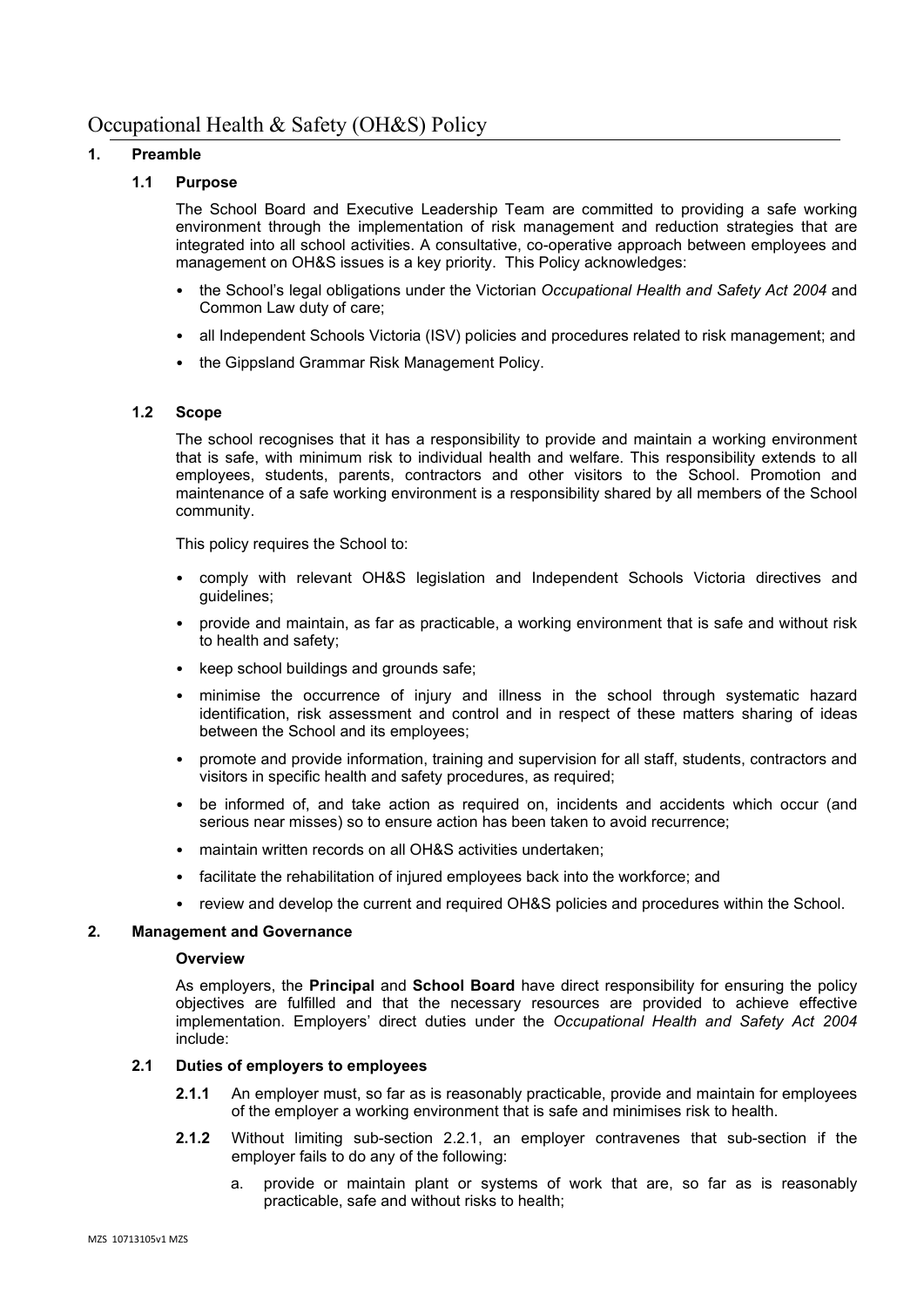- b. make arrangements for ensuring, so far as is reasonably practicable, safety and the absence of risks to health in connection with the use, handling, storage or transport of plant or substances;
- c. maintain, so far as is reasonably practicable, each workplace under the employer's management and control in a condition that is safe and without risks to health;
- d. provide, so far as is reasonably practicable, adequate facilities for the welfare of employees/students at any workplace under the management and control of the employer;
- e. provide such information, instruction, training or supervision to employees of the employer as is necessary to enable those persons to perform their work in a way that is safe and without risks to health.
- **2.1.3** For the purposes of sub-sections 2.2.1 and 2.2.2
	- a. a reference to an employee includes a reference to an independent contractor engaged by an employer and any employees of the independent contractor; and
	- b. the duties of an employer under those sub-sections extend to an independent contractor engaged by the employer, and any employees of the independent contractor, in relation to matters over which the employer has control or would have control if not for any agreement purporting to limit or remove that control
- **2.1.4** An offence against sub-section 2.2.1 is an indictable offence.

#### **2.2 Duties of employers to monitor health and conditions**

- **2.2.1** An employer must, so far as is reasonably practicable:
	- a. monitor the health of employees of the employer; and
	- b. monitor conditions at any workplace under the employer's management and control; and
	- c. provide information to employees of the employer (in such other languages as appropriate) concerning health and safety at the workplace, including the names of persons to whom an employee may make an enquiry or complaint about health and safety.
- **2.2.2** An employer must, so far as is reasonably practicable:
	- a. keep information and records relating to the health and safety of employees of the employer; and
	- b. employ or engage persons who are suitably qualified in relation to occupational health and safety to provide advice to the employer concerning the health and safety of employees of the employer.

#### **2.3 Duties of employers to other persons**

- **2.3.1** An employer must ensure, so far as is reasonably practicable, that persons other than employees of the employer are not exposed to risks to their health or safety arising from the conduct of the undertaking of the employer.
- **2.4** An offence against sub-section 2.4.1 is an indictable offence.**Structures implemented by Management**

The **OH&S Committee** has been set up through a nomination and election process by School management and reports regularly to the Board through the Principal. The aim of the OH&S Committee is to promote and ensure, through the process of joint consultation, the health and welfare of all employees, students, and visitors to the School. As such it shall be responsible for:

- ensuring legal compliance with State OH&S Legislation
- ensuring that OH&S policies and procedures are implemented and reviewed